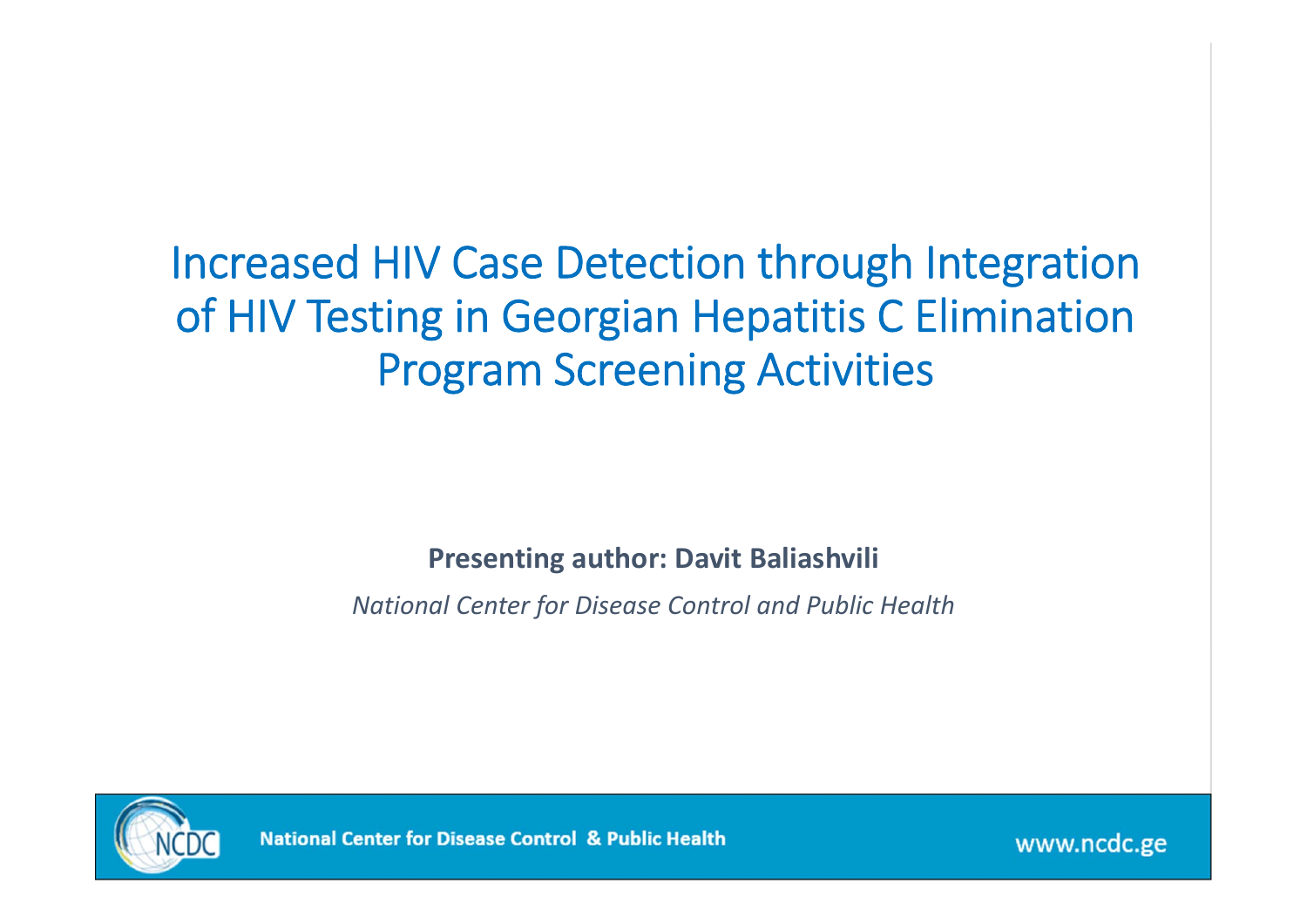# **Outline**

- Overview of HCV and HIV epidemiology
- Objective
- Methodology
- Results of combined HCV/HIV screening
- Conclusions

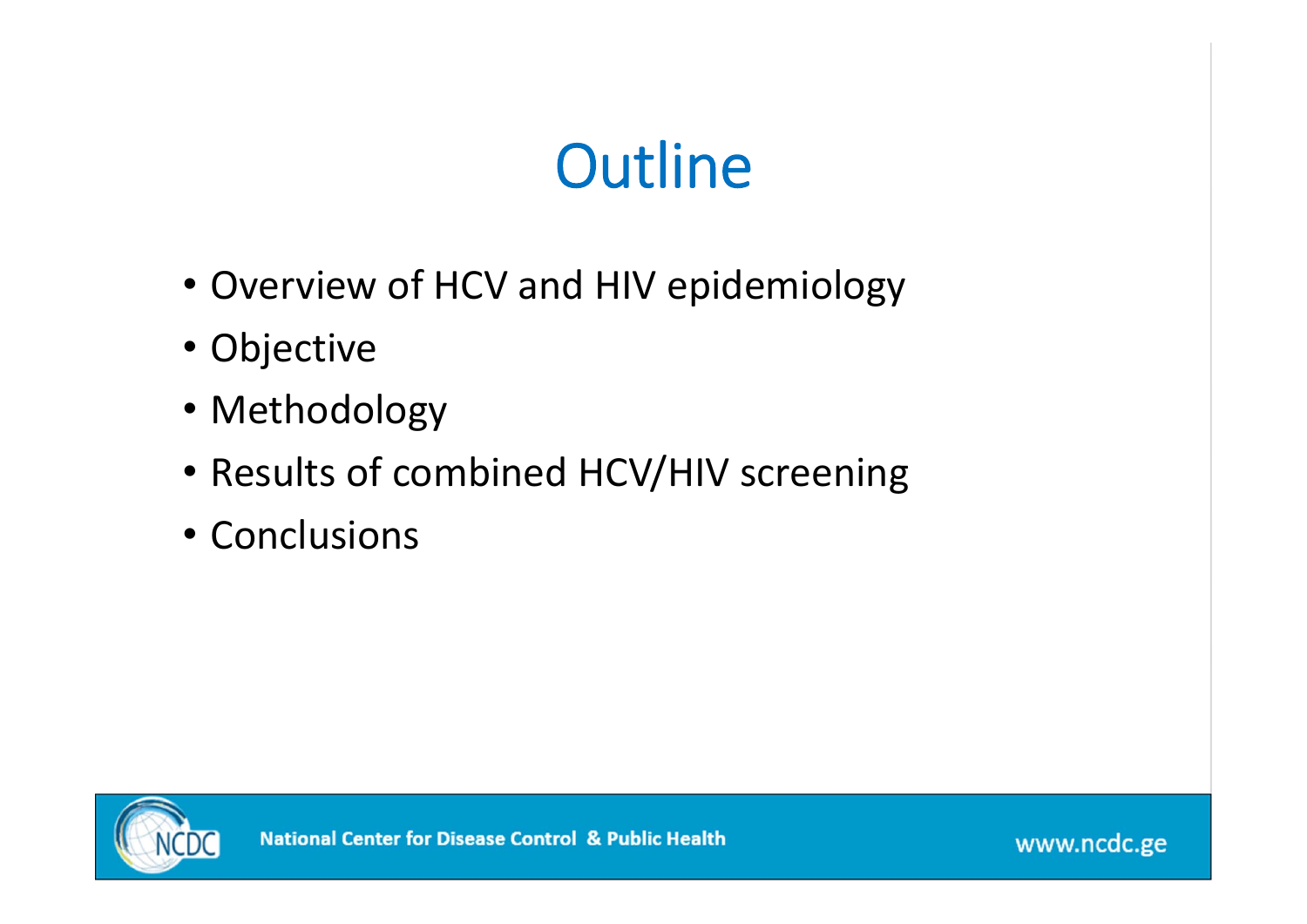## Number of Registered HIV Cases by year



*Source: Infectious Diseases, AIDS and Clinical Immunology Research Center*



**National Center for Disease Control & Public Health**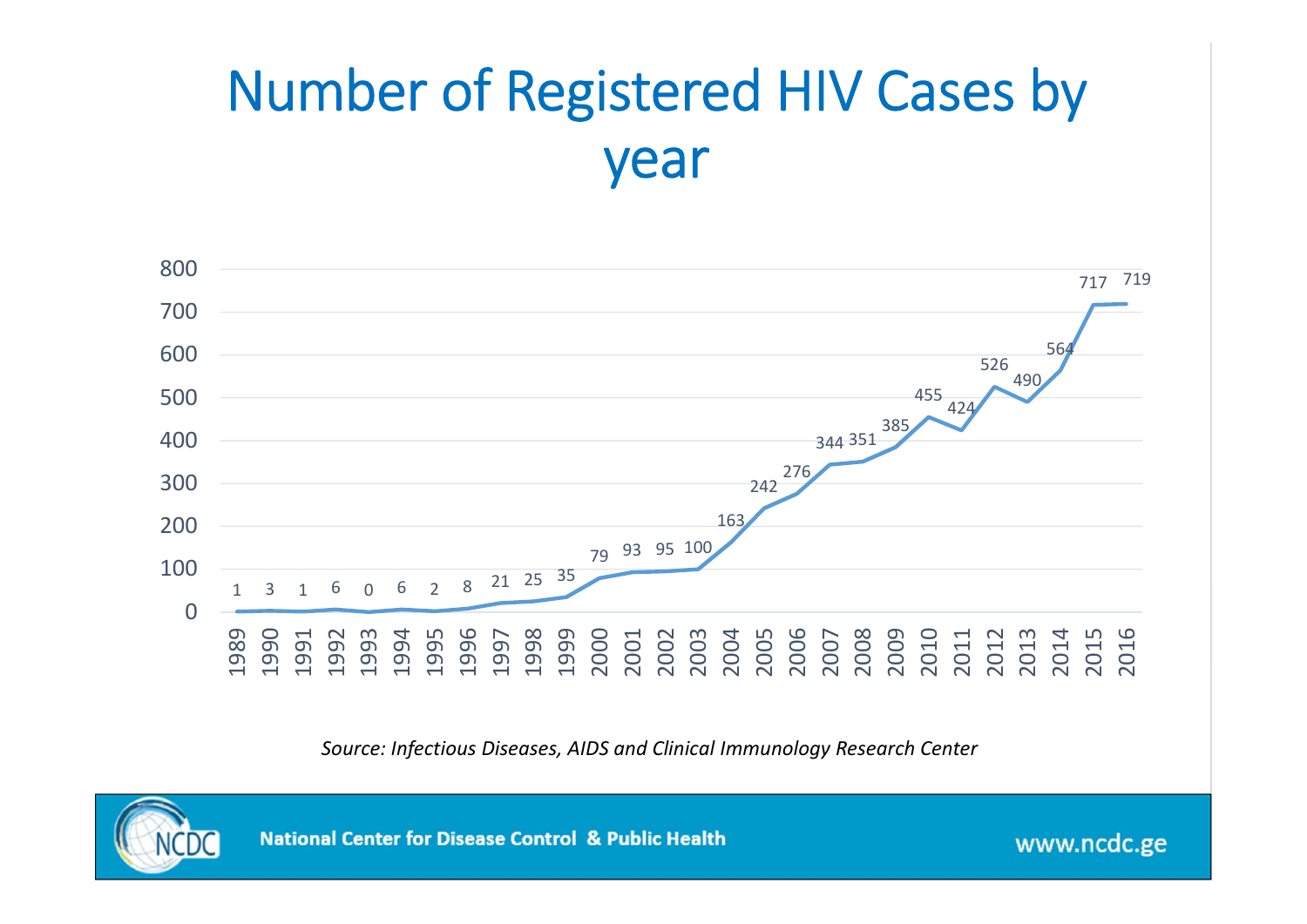## Routes of Transmission



*Source: Infectious Diseases, AIDS and Clinical Immunology Research Center*

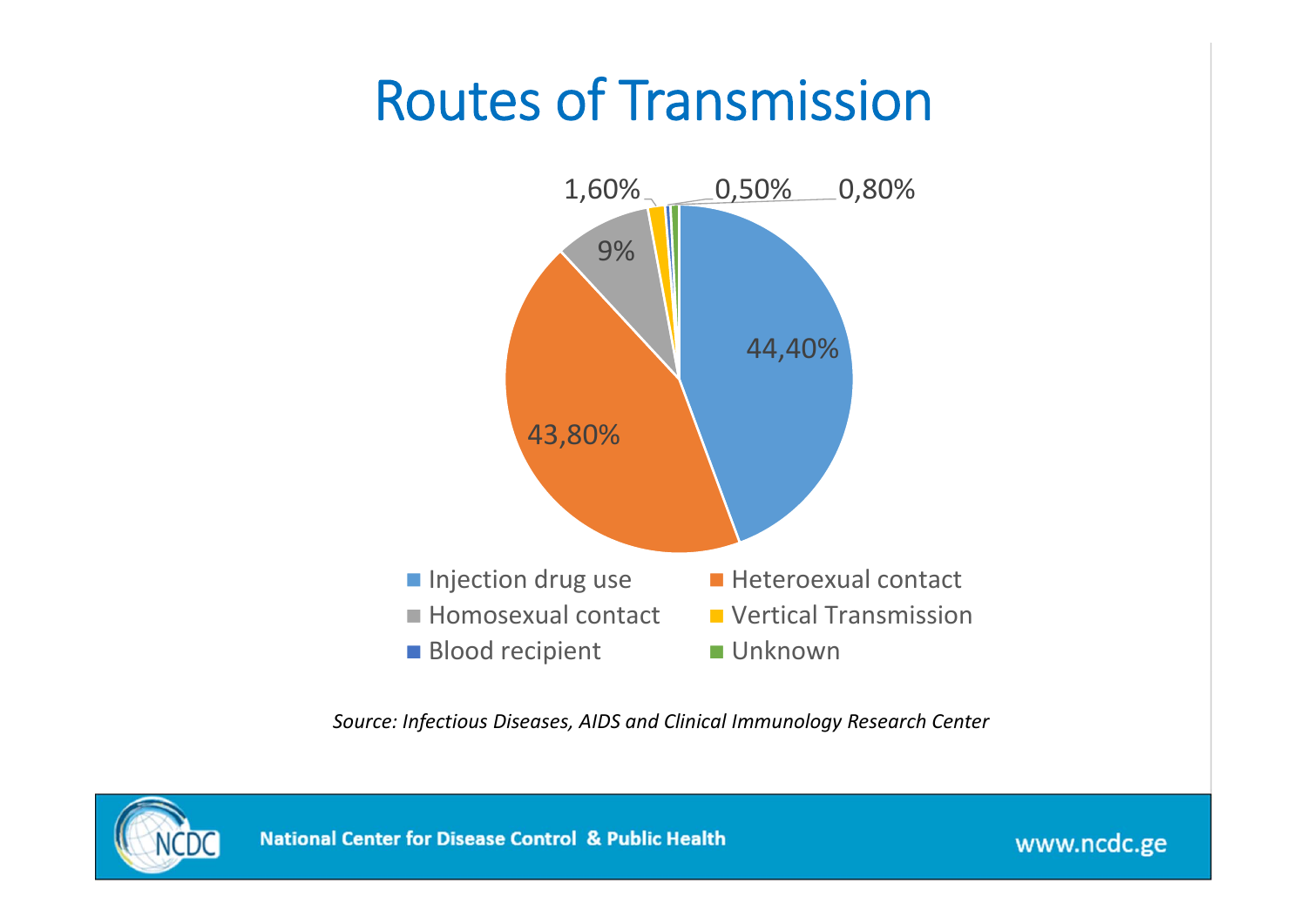#### HCV Prevalence in Georgia

#### **Characteristic <sup>n</sup> % Estimated # nationwide ≥18 years** Anti-HCV+ Prevalence 425 7.7% 208,800 HCV RNA+ 311 5.4% 150,300 **Conducted by NCDC and CDC, Atlanta (n=6011)**

**National Population‐based seroprevalence survey 2015**





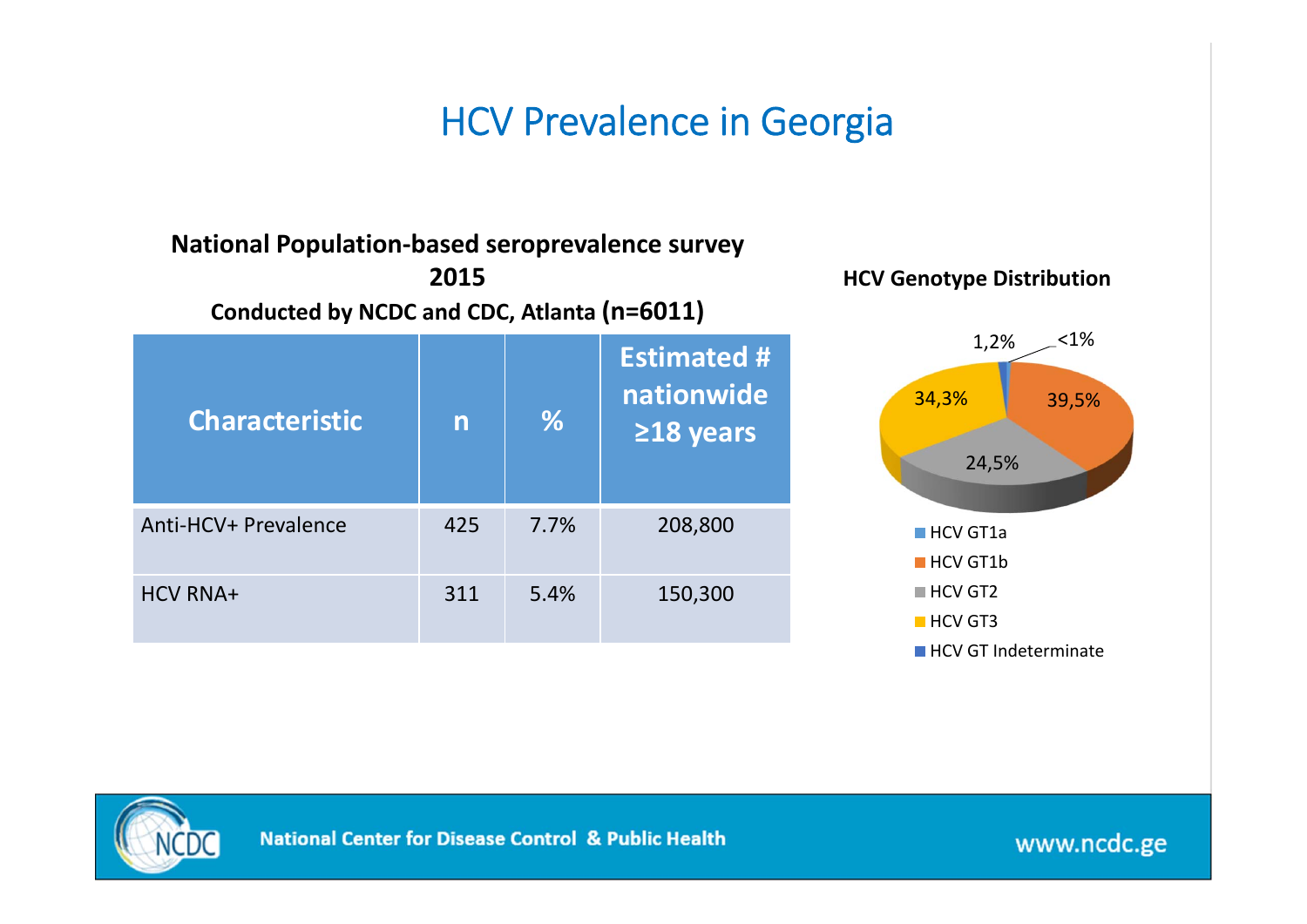#### HCV Prevalence by Age and Gender

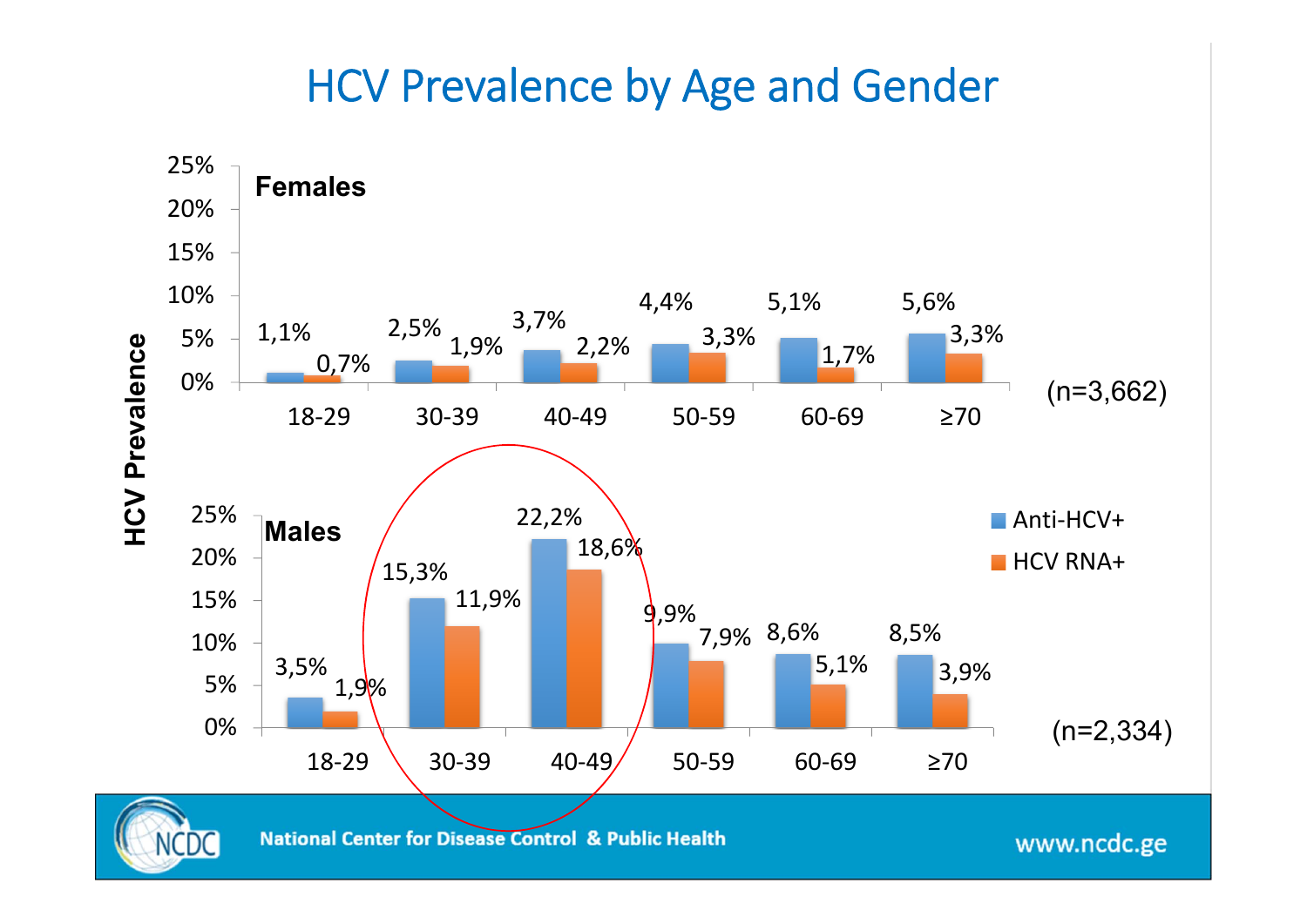### **Georgian HCV elimination strategy Goal**

**Elimination of HCV by ensuring prevention, diagnostics and treatment of the disease**

**Targets** 

# **90‐95‐95**

**By 2020**

**90% of people living with HCV are diagnosed**

**95% of those diagnosed are treated**

**95% of those treated are cured**



**National Center for Disease Control & Public Health**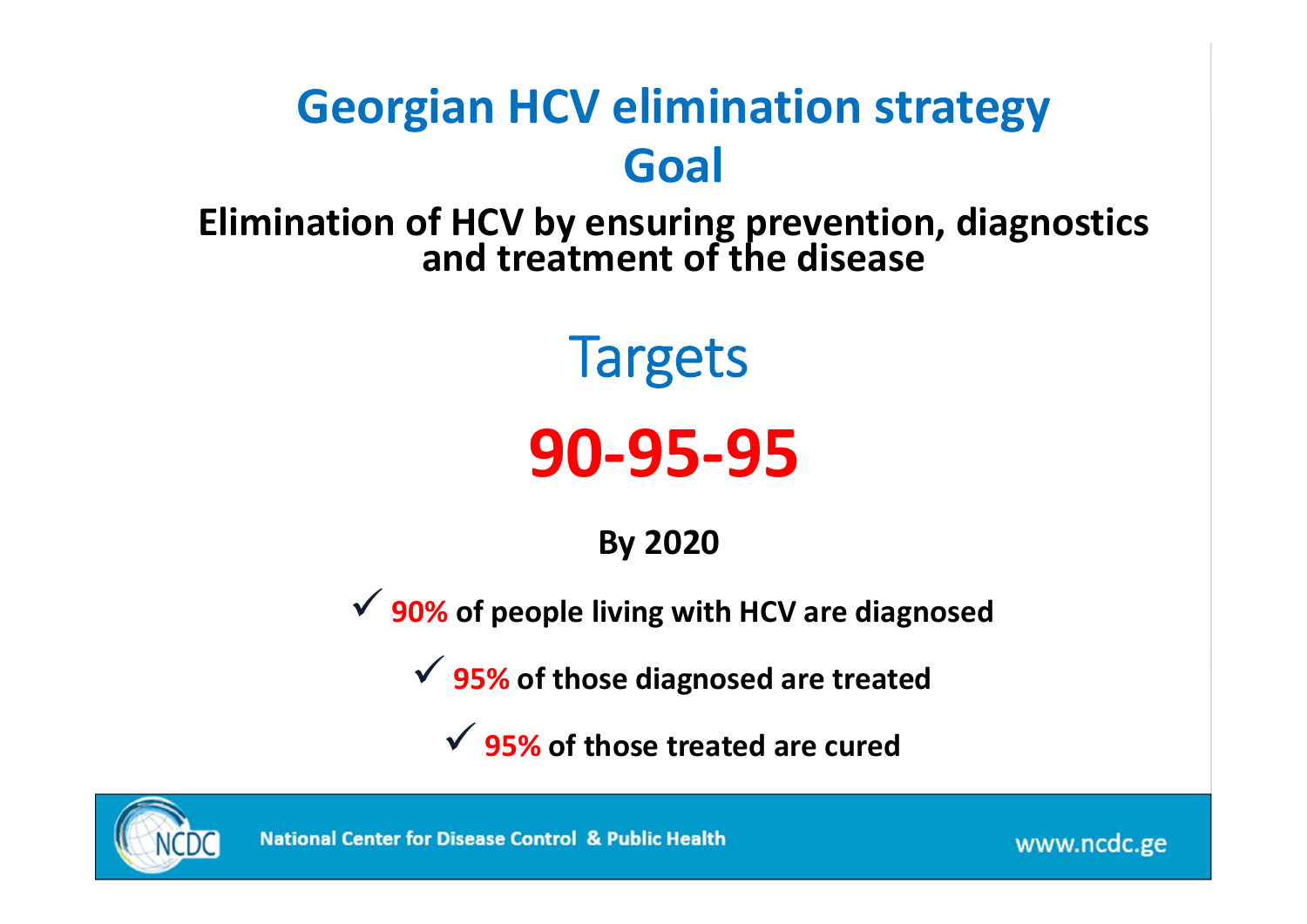## HCV Elimination Strategy



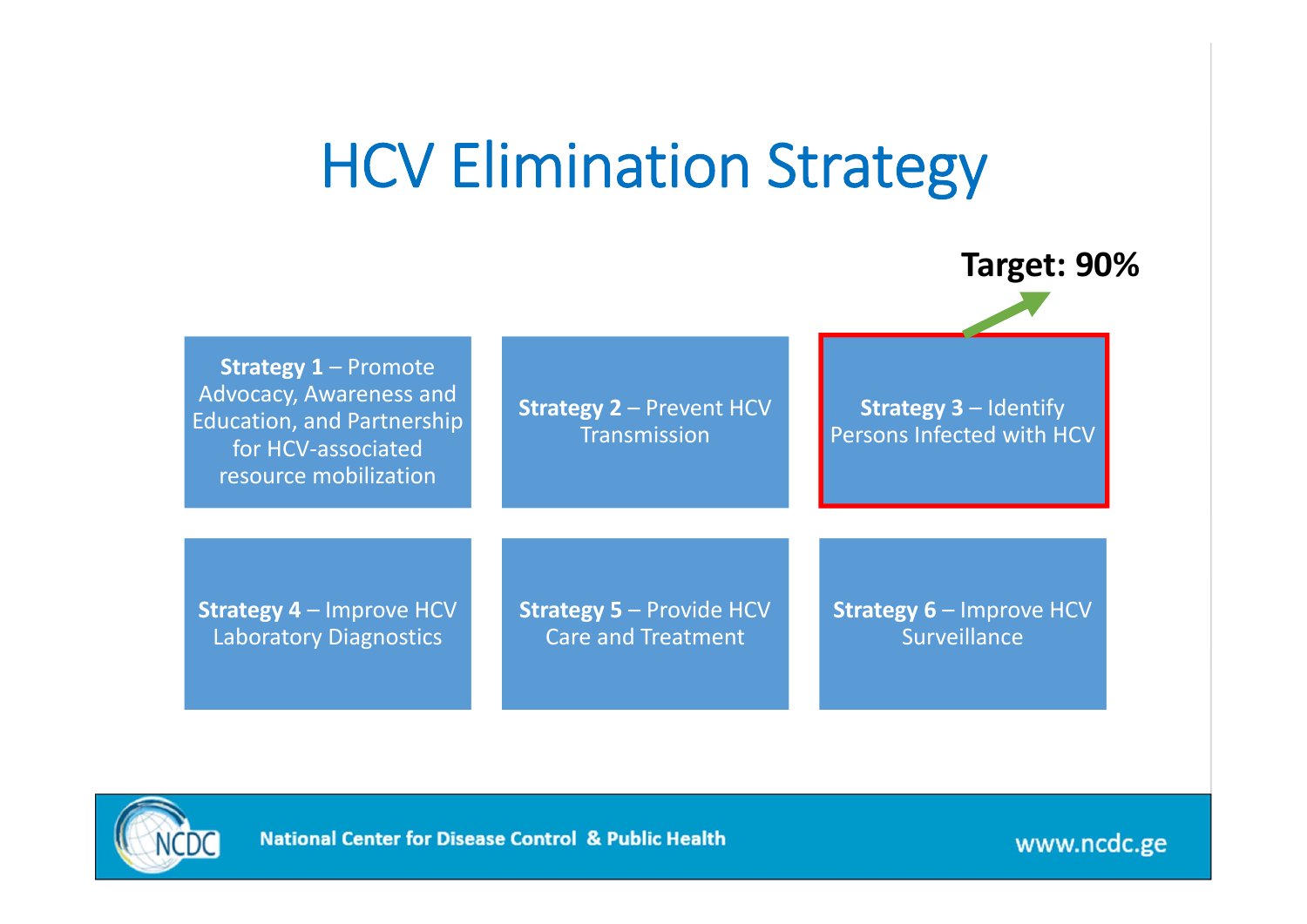## HCV Screening in different programs 2015‐2016



*\*data is available through September 30, 2016*

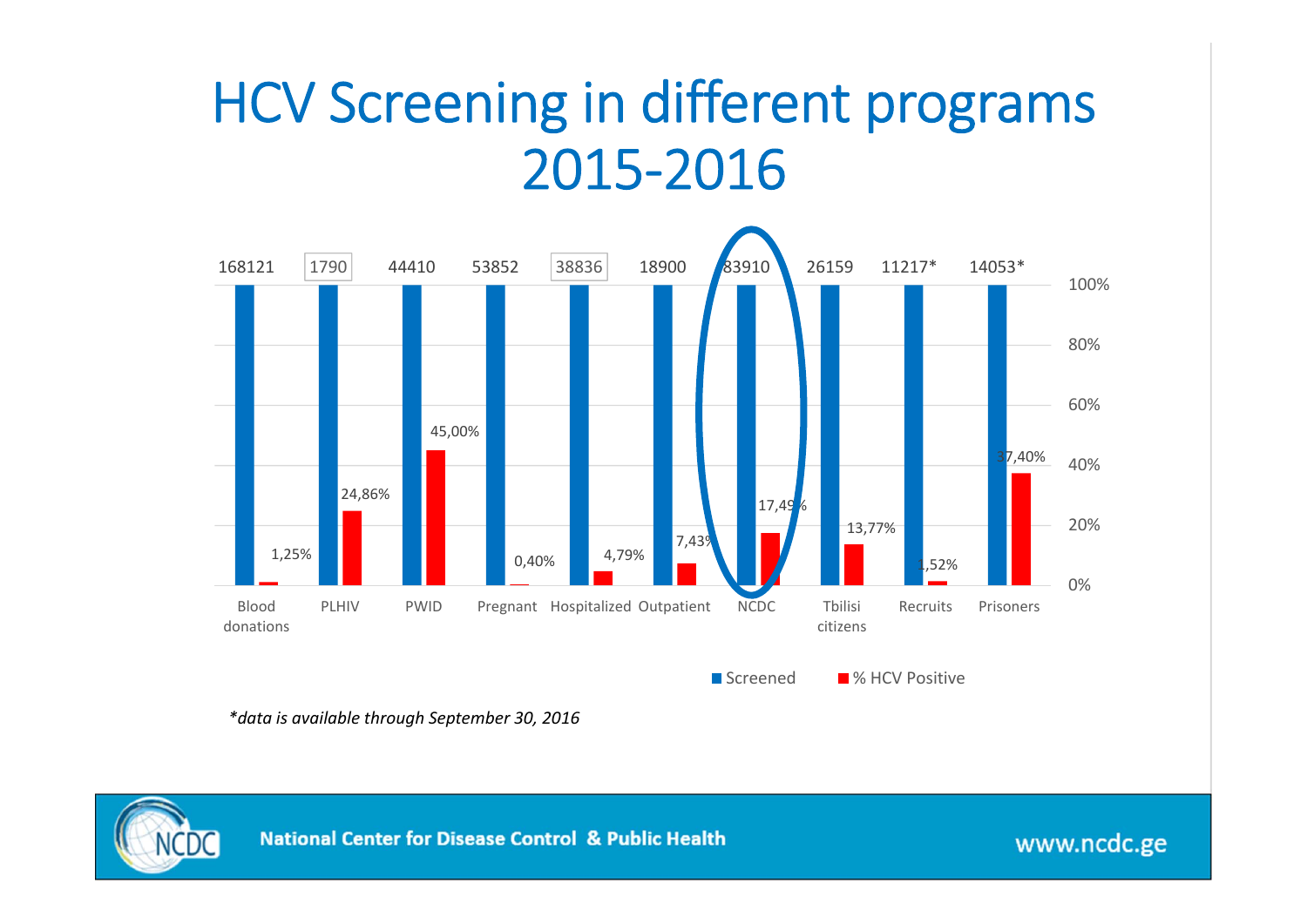## Combined HCV‐HIV Screening for General Population

**Objective**: To increase HCV and HIV case detection in general population by combined testing strategies

- ❖ Starting from November, 2015, any citizen of Georgia can obtain free HCV testing at the National Center for Disease Control and Public Health (NCDC) and its regional branches.
- Every person willing to be tested for HCV was offered free HIV test as well.



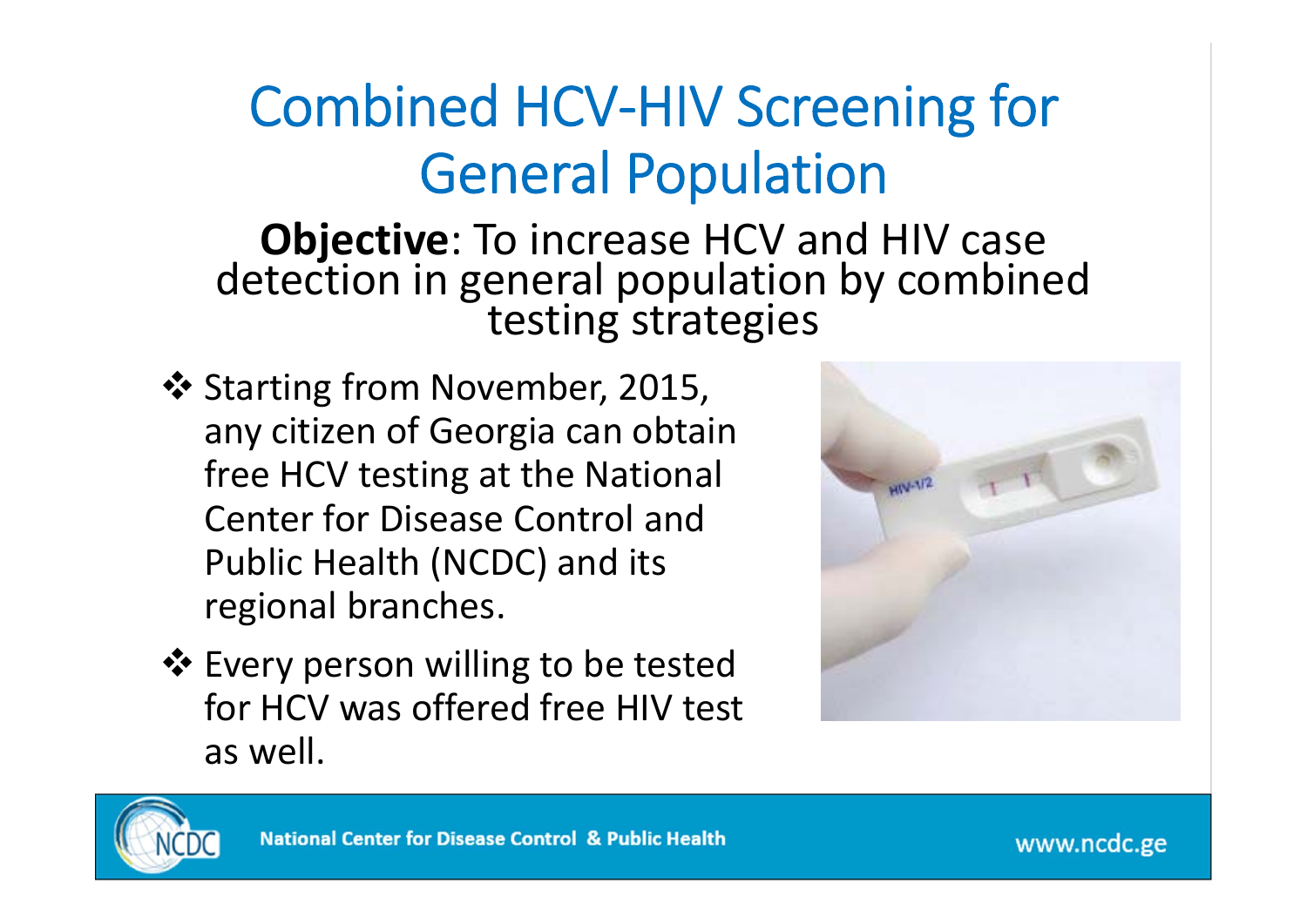# Methodology

- ❖ Both HIV and HCV testing are performed by rapid immunochromatographic tests.
- **☆ RT-PCR for viral load was** used for confirmation of active HCV disease
- ❖ Immunoblot was used for HIV confirmation.



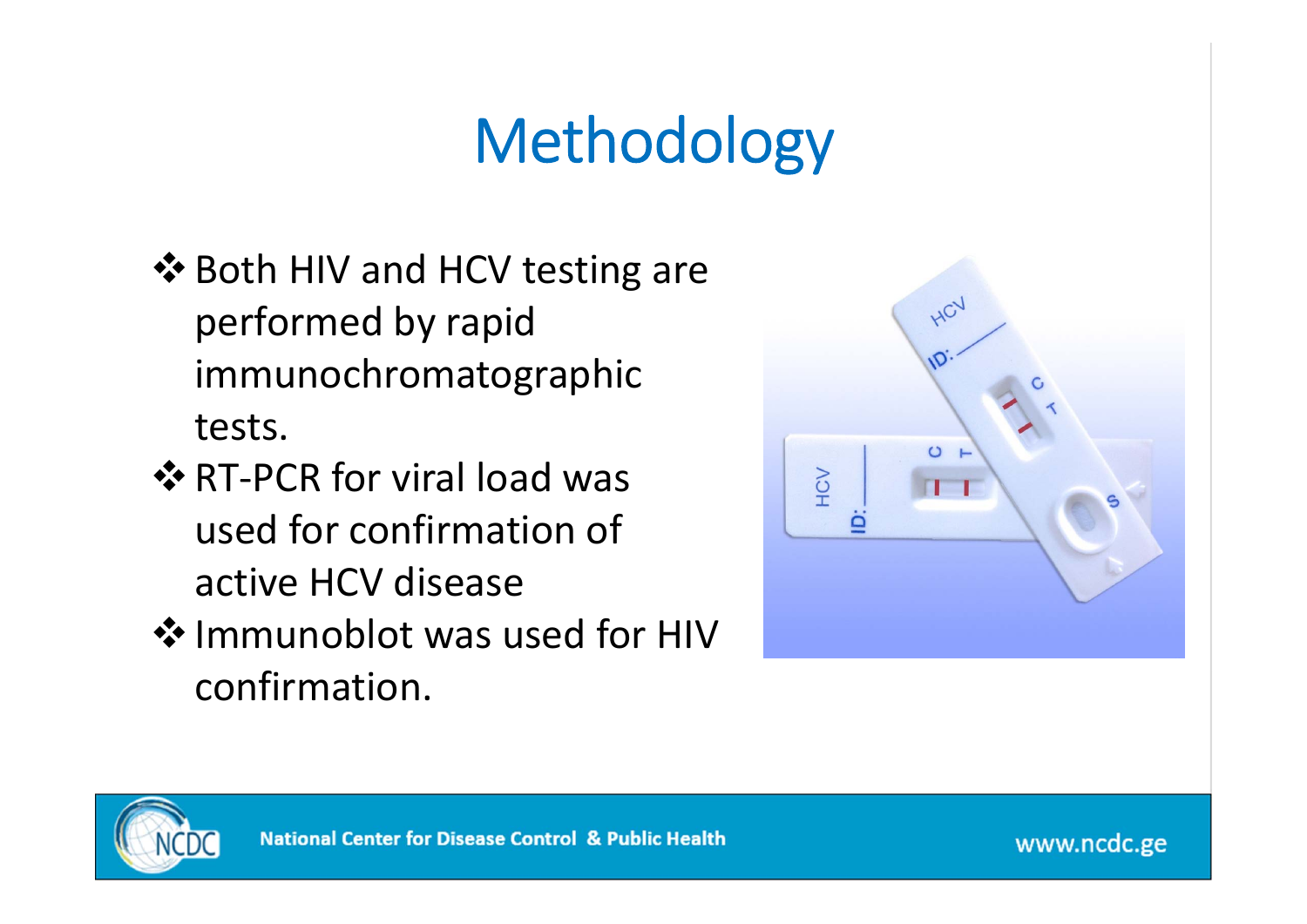## Lab Network of the National Center for Disease Control and Public Health



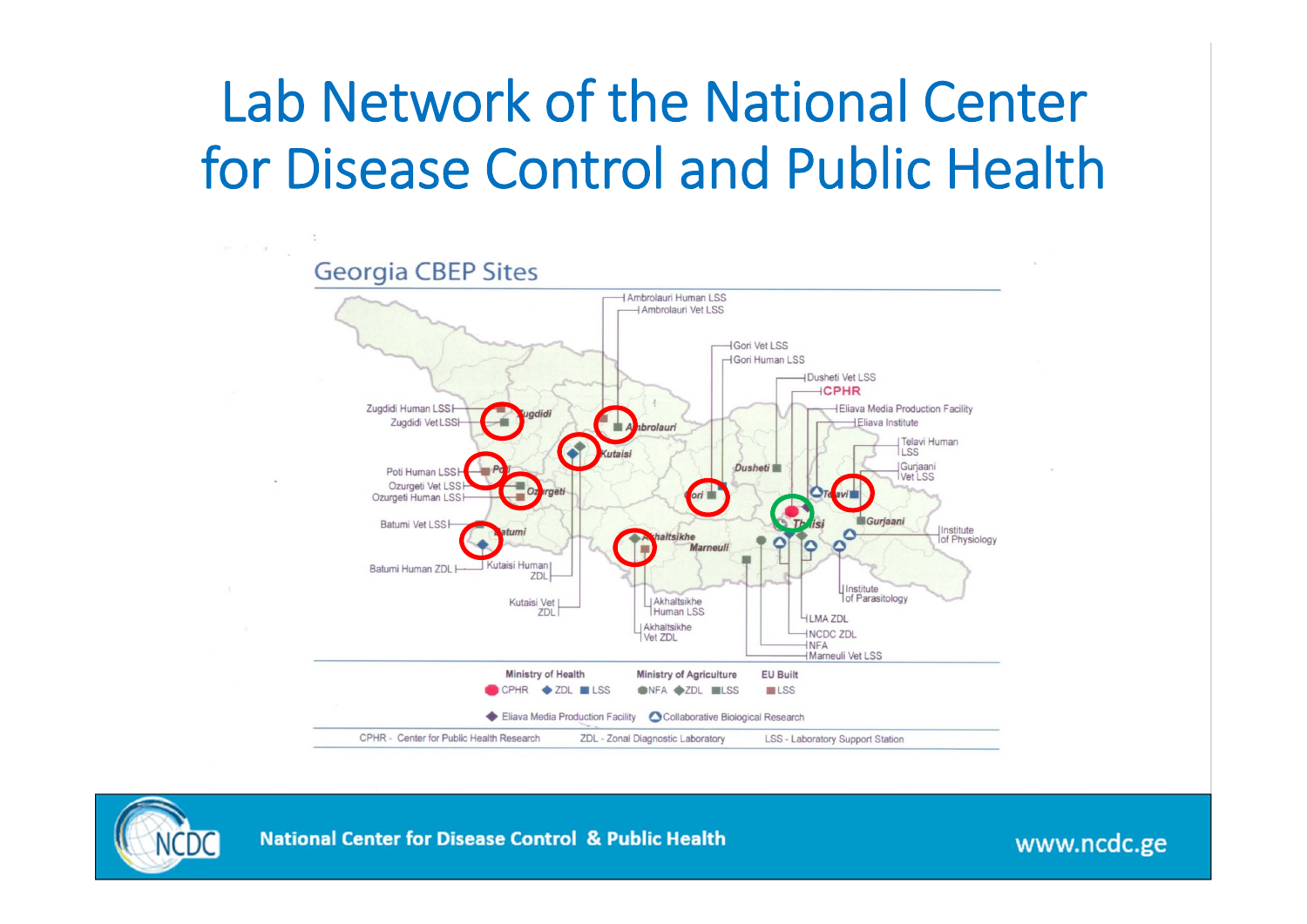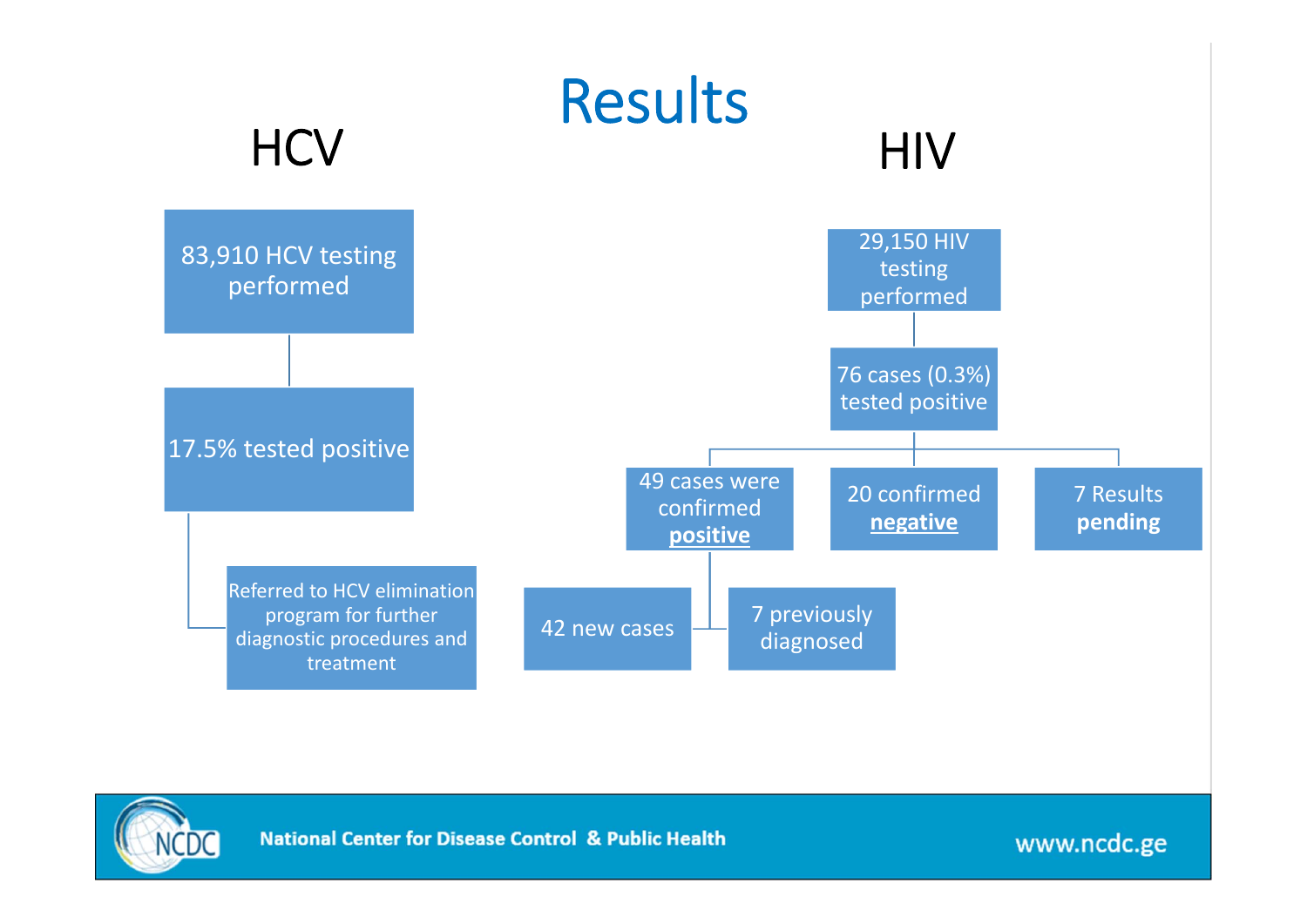#### HCV Care CascadeApril 28, 2015 ‐ Sep 30, 2016



*Source: Provisional Data, Georgia Hepatitis C Treatment Program*

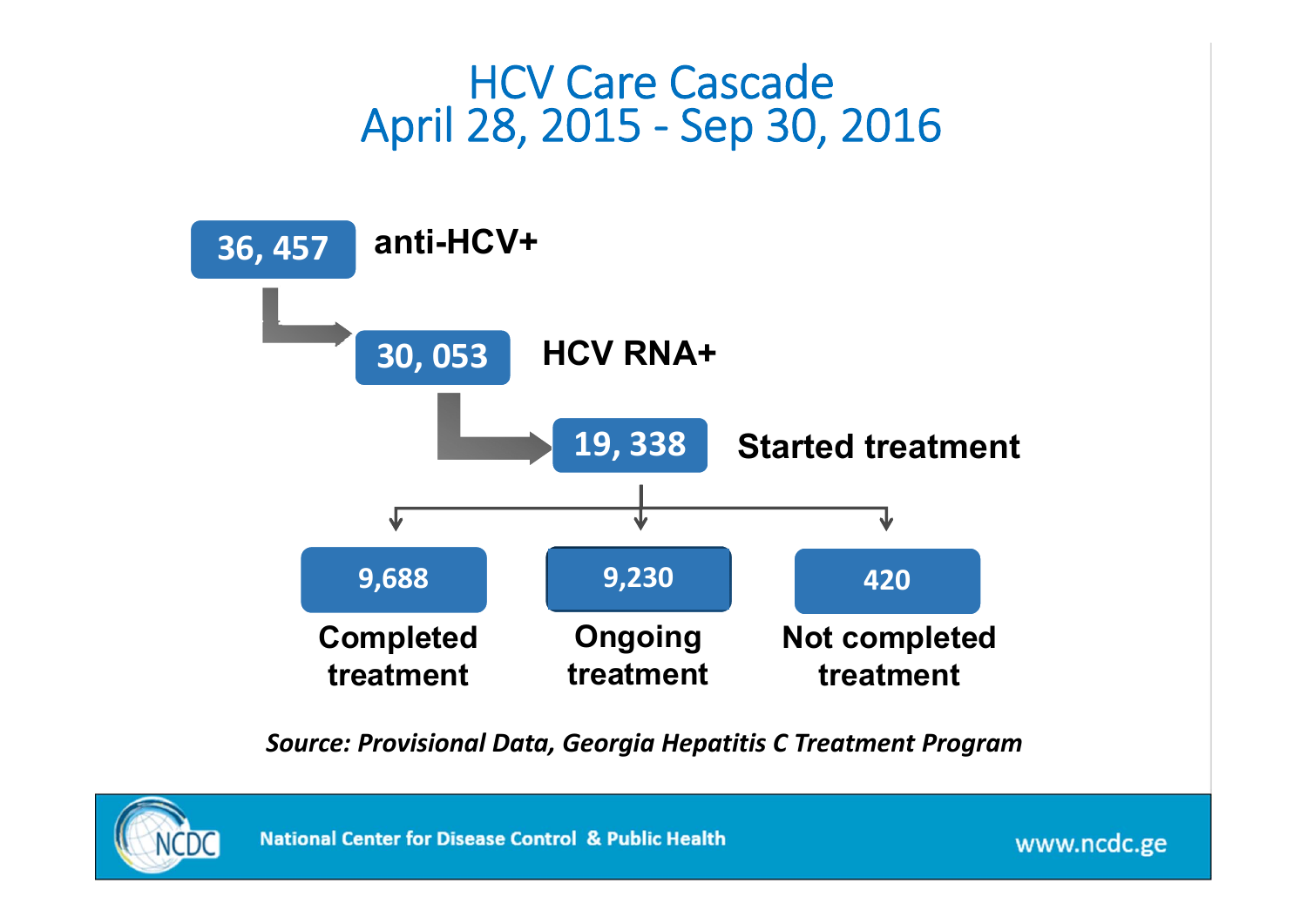## **Conclusions**

- Preliminary results from combined testing indicates that HIV prevalence in general population remains low.
- Considering the low prevalence of HIV in Georgia, extra cases found by the combined screening approach was significant contributing factor for early detection of HIV cases.
- Nationwide HCV elimination program appears to be an effective mechanism that can be used to increase case detection of HIV in Georgia
- Integration of HIV testing within HCV screening activities should be maintained and further expanded.